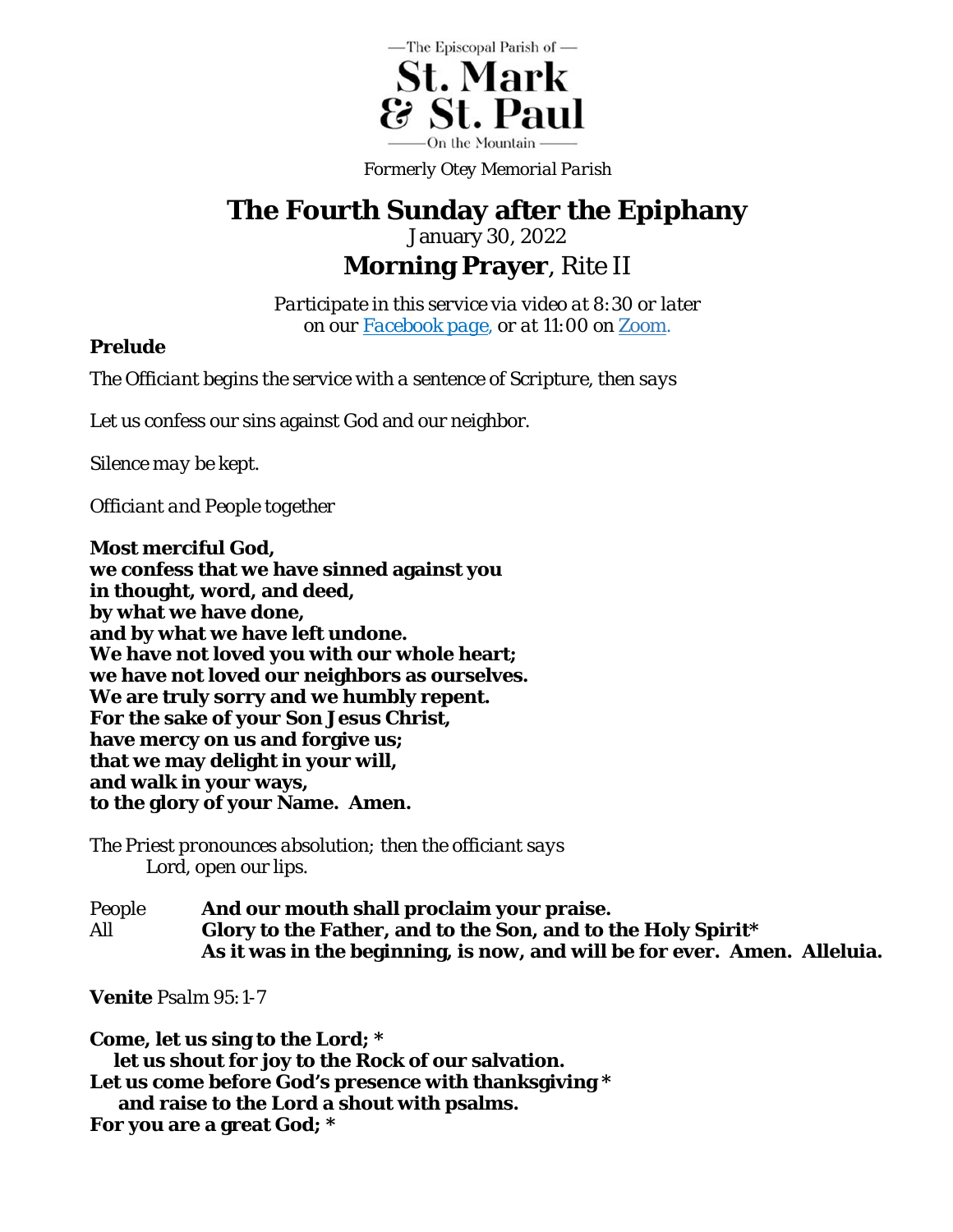**you are great above all gods. In your hand are the caverns of the earth, \* and the heights of the hills are yours also. The sea is yours, for you made it, \* and your hands have molded the dry land. Come, let us bow down and bend the knee, \* and kneel before the Lord our Maker. For you are our God, and we are the people of your pasture and the sheep of your hand. \* Oh, that today we would hearken to your voice! Psalm 71:1-6 1 In you, O LORD, have I taken refuge; \* let me never be ashamed.** 

- **2 In your righteousness, deliver me and set me free; \* incline your ear to me and save me.**
- **3 Be my strong rock, a castle to keep me safe; \* you are my crag and my stronghold.**
- **4 Deliver me, my God, from the hand of the wicked, \* from the clutches of the evildoer and the oppressor.**
- **5 For you are my hope, O Lord GOD, \* my confidence since I was young.**
- **6 I have been sustained by you ever since I was born; from my mother's womb you have been my strength; \* my praise shall be always of you.**

**Praise to the holy and undivided Trinity, one God;\* as it was in the beginning, is now, and will be for ever. Amen** 

#### **Jeremiah 1:4-10**

*After the lesson Reader* The Word of the Lord. *People* **Thanks be to God.**

### **Canticle 16** *Benedictus Dominus Deus*

**Blessed are you, Lord, the God of Israel, \* you have come to your people and set them free. You have raised up for us a mighty Savior, \* born of the house of your servant David. Through your holy prophets you promised of old to save us from our enemies, \* from the hands of all who hate us, To show mercy to our forebears, \***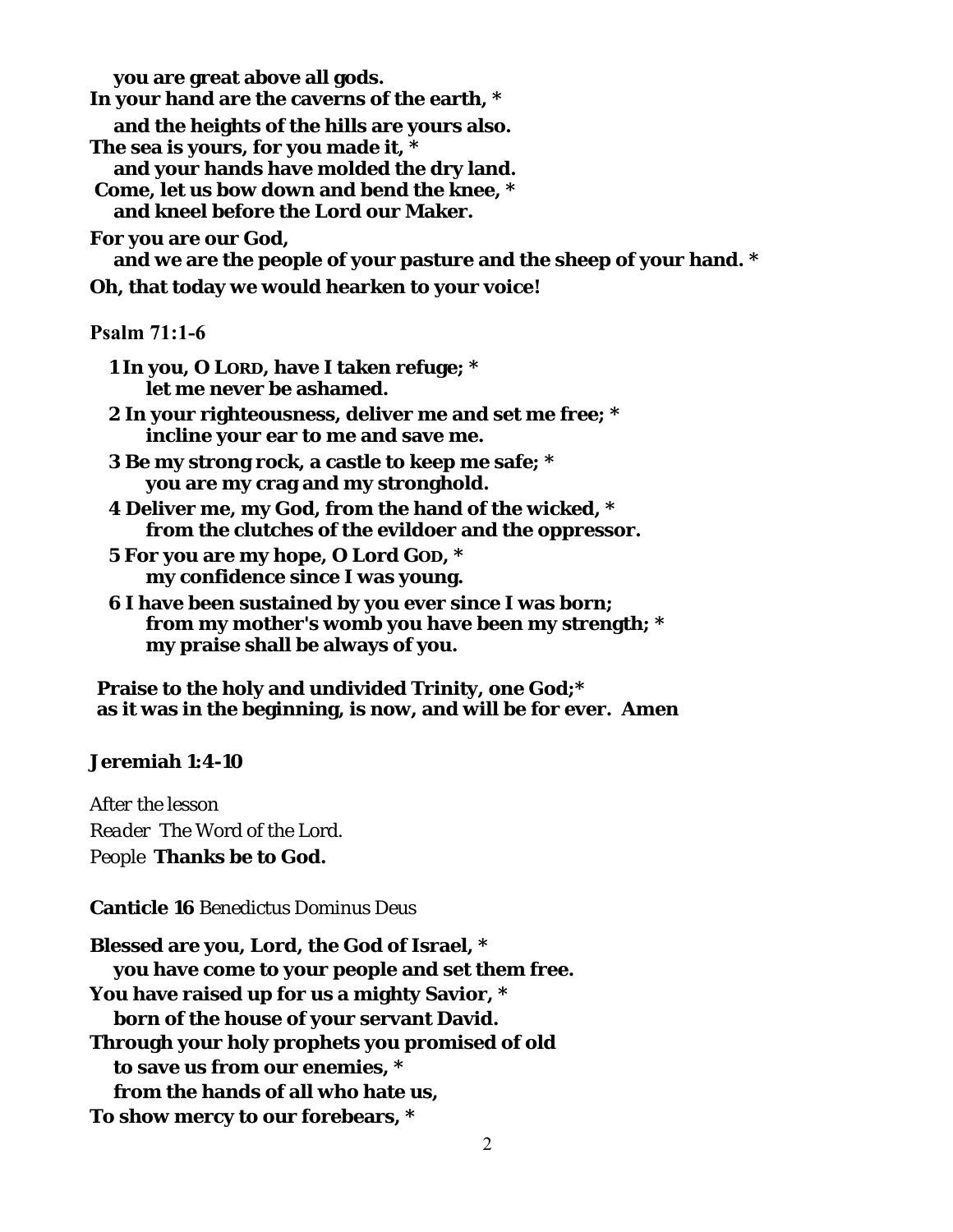**and to remember your holy covenant. This was the oath you swore to our father Abraham, \* to set us free from the hands of our enemies, Free to worship you without fear, \* holy and righteous before you, all the days of our life. And you, child, shall be called the prophet of the Most High, \* for you will go before the Lord to prepare the way, To give God's people knowledge of salvation \* by the forgiveness of their sins. In the tender compassion of our God \* the dawn from on high shall break upon us, To shine on those who dwell in darkness and the shadow of death, \* and to guide our feet into the way of peace.** 

#### **1 Corinthians 13:1-13**

*After the lesson Reader* The Word of the Lord. *People* **Thanks be to God.**

**Canticle 21** *Te Deum laudamus* 

**We praise you, O God, we acclaim you as Lord; all creation worships you, the Father everlasting. To you all angels, all the powers of heaven, the cherubim and seraphim, sing in endless praise: Holy, holy, holy Lord, God of power and might, heaven and earth are full of your glory. The glorious company of apostles praise you. The noble fellowship of prophets praise you. The white-robed army of martyrs praise you. Throughout the world the holy Church acclaims you: Father, of majesty unbounded, your true and only Son, worthy of all worship, and the Holy Spirit, advocate and guide. You, Christ, are the king of glory, the eternal Son of the Father. When you took our flesh to set us free you humbly chose the Virgin's womb. You overcame the sting of death and opened the kingdom of heaven to all believers. You are seated at God's right hand in glory. We believe that you will come to be our judge. Come then, Lord, and help your people,**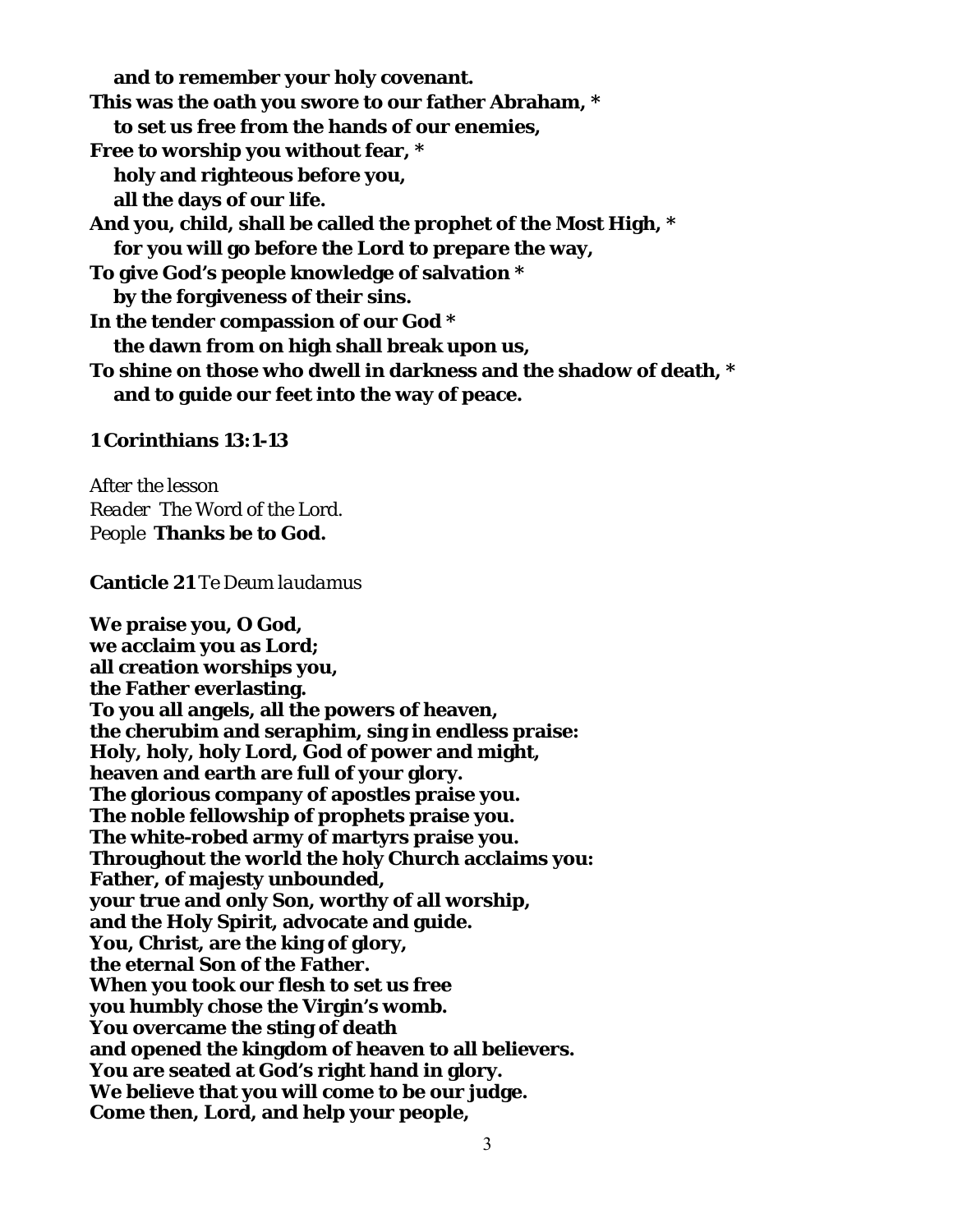## **bought with the price of your own blood, and bring us with your saints to glory everlasting.**

#### **Luke 4:21-30**

*After the lesson Reader* The Word of the Lord. *People* **Thanks be to God.**

**Sermon** The Rev. Robert C. Lamborn

## **The Apostles' Creed**  *Officiant and People together, all standing*  **I believe in God, the Father almighty, creator of heaven and earth. I believe in Jesus Christ, his only son, our Lord. He was conceived by the power of the Holy Spirit and born of the Virgin Mary. He suffered under Pontius Pilate, was crucified, died, and was buried. He descended to the dead. On the third day he rose again. He ascended into heaven, and is seated at the right hand of the Father. He will come again to judge the living and the dead. I believe in the Holy Spirit, the holy catholic Church, the communion of saints, the forgiveness of sins, the resurrection of the body, and the life everlasting. Amen.**

*Officiant* The Lord be with you. *People* **And also with you.** *Officiant* Let us pray.

#### *Officiant and People*

**Our Father in heaven, hallowed be your Name, your kingdom come, your will be done, on earth as in heaven. Give us today our daily bread. Forgive us our sins as we forgive those who sin against us. Save us from the time of trial, and deliver us from evil.**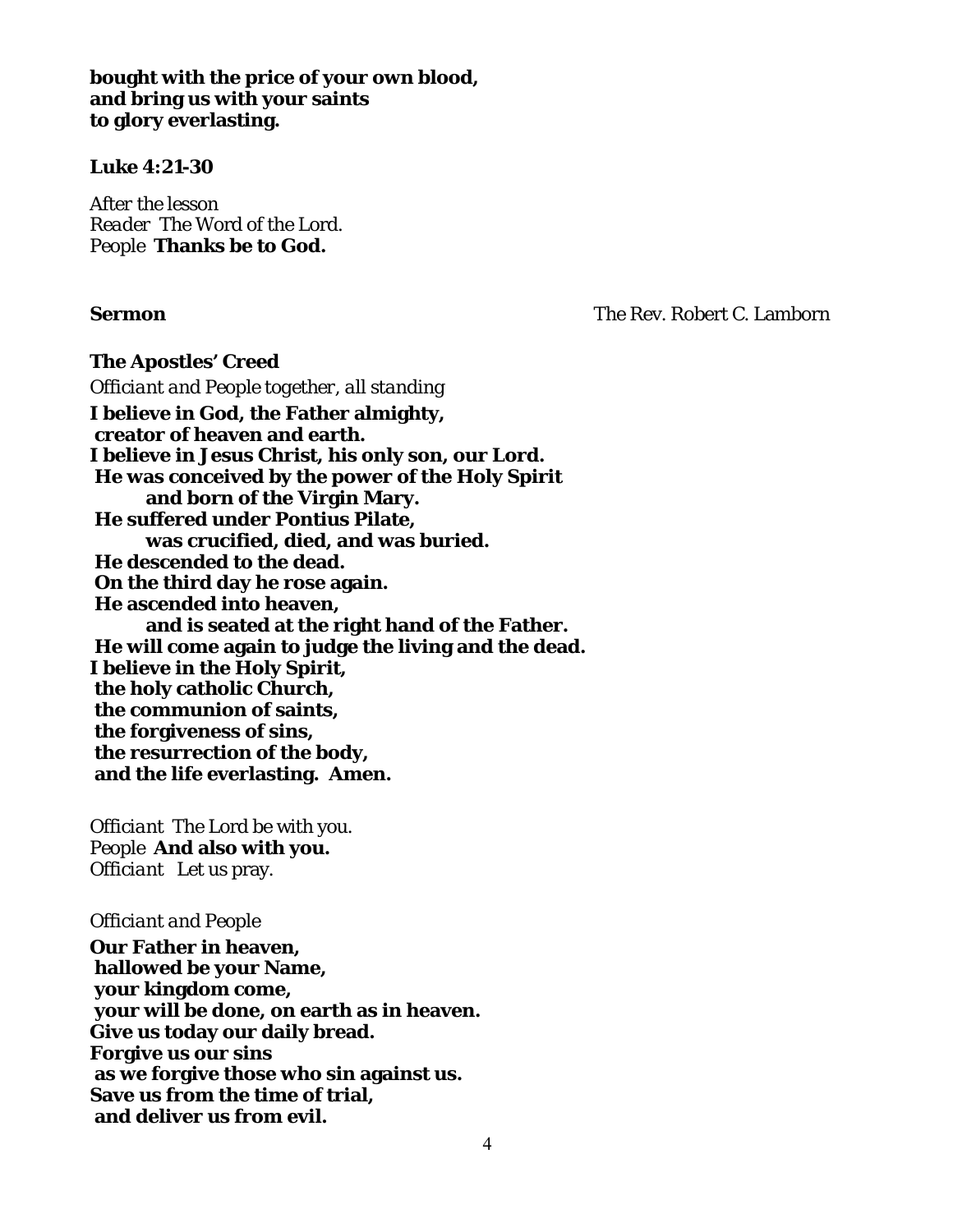## **For the kingdom, the power, and the glory are yours, now and for ever. Amen**

## **Suffrages B**

- V. Save your people, Lord, and bless your inheritance;
- **R. Govern and uphold them, now and always.**
- V. Day by day we bless you;
- **R. We praise your name for ever.**
- V. Lord, keep us from all sin today;
- **R. Have mercy upon us, Lord, have mercy.**
- V. Lord, show us your love and mercy;
- **R. For we put our trust in you.**
- V. In you, Lord, is our hope;
- **R. And we shall never hope in vain.**

**Collects** *led by the Officiant, to which the People respond* **Amen.** 

## **Announcements**

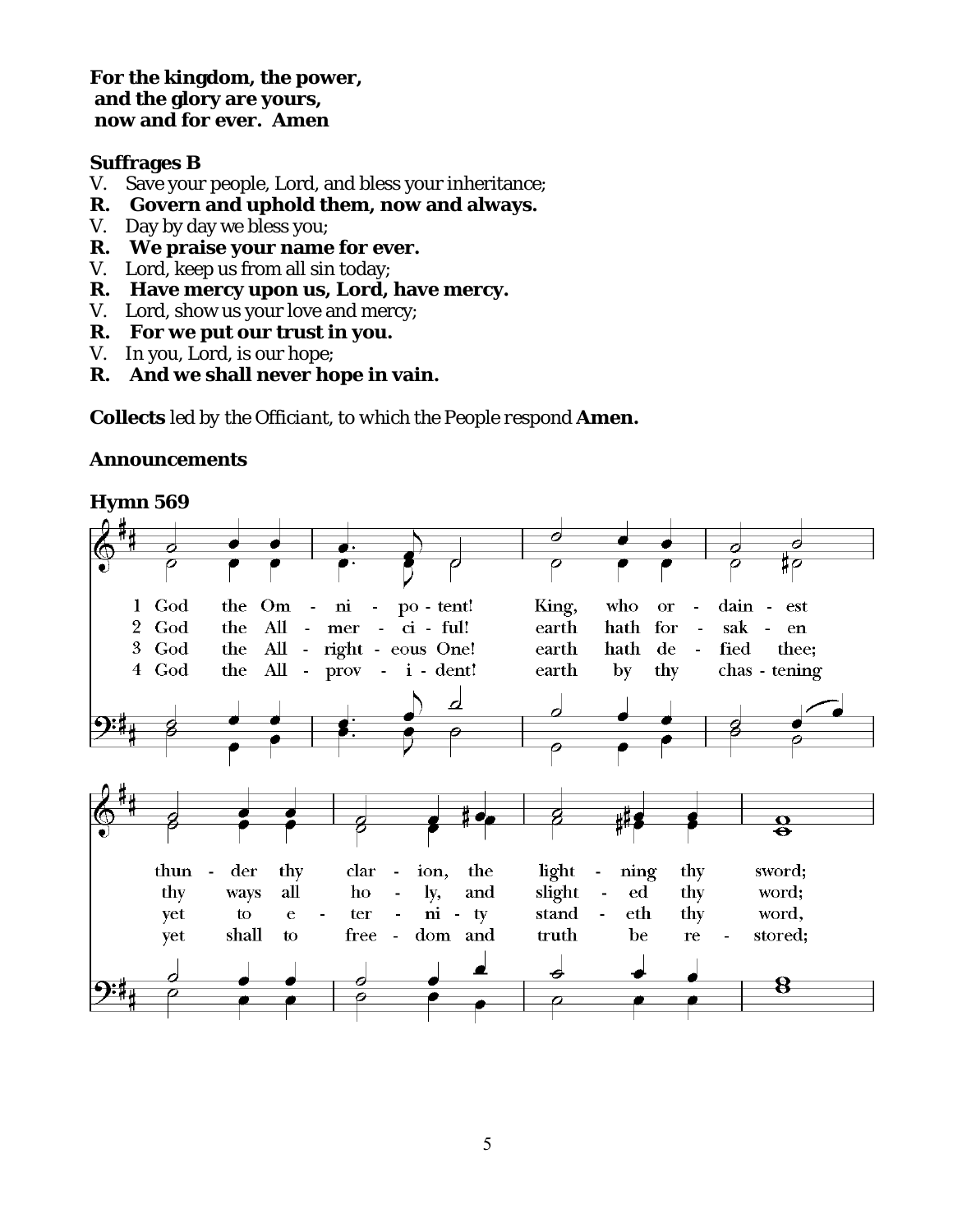

Words: Sts. 1-2, Henry Fothergill Chorley (1808-1872), alt.; sts. 3-4, John Ellerton (1826-1893), alt. Music: Russia, Alexis Lvov (1799-1870)

## **Additional Prayers**

**The General Thanksgiving** *Officiant and People*  **Almighty God, Father of all mercies, we your unworthy servants give you humble thanks for all your goodness and loving-kindness to us and to all whom you have made. We bless you for our creation, preservation, and all the blessings of this life; but above all for your immeasurable love in the redemption of the world by our Lord Jesus Christ; for the means of grace, and for the hope of glory. And, we pray, give us such an awareness of your mercies, that with truly thankful hearts we may show forth your praise, not only with our lips, but in our lives, by giving up our selves to your service, and by walking before you in holiness and righteousness all our days; through Jesus Christ our Lord, to whom, with you and the Holy Spirit,**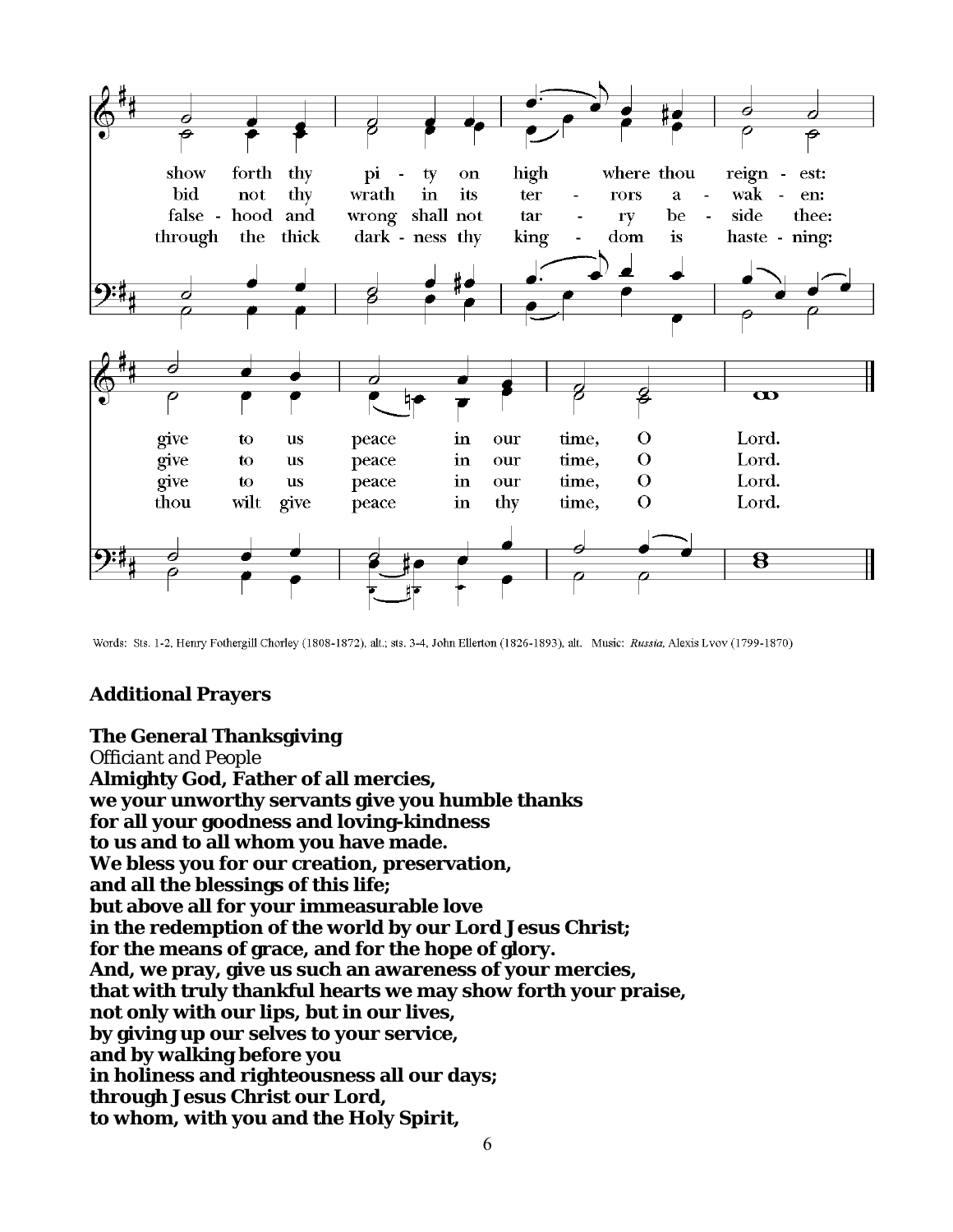## **be honor and glory throughout all ages. Amen.**

*Dismissal* Let us bless the Lord. *People* **Thanks be to God.** 

## **Postlude**

The arrangement at the altar today is given to the glory of God by Andrew Thompson and Leigh Preston in thanksgiving for the birthdays of Cullen and Cabell Thompson.

| <b>Readers:</b>                      |                             |
|--------------------------------------|-----------------------------|
| 8:30 am service                      | 11:00 am service            |
| <b>Reader 1</b> - John Solomon       | Rachel Lynch                |
| <b>Reader 2</b> - Beth Wiley         | Mary Ming Lynch             |
| <b>The Gospel</b> - Richard Ahlquist | Jeannie Babb                |
|                                      | <b>Flowers</b> - Ann Aitken |

*The hymn is used by permission via ritesong.org The Venite and canticles are from* Enriching Our Worship 1 *authorized by General Convention.* 

**Anglican Cycle of Prayer:** The Church of the Province of the Indian Ocean **Diocesan Cycle of Prayer:** Grace Church, Spring Hill

**Prayer Requests:** Phoebe Bates, David Bowman, Paul Cahoon, Alison Cane, Corky Carlisle, Un Jung Ee, Barb Ford, Catherine Garcia, Sue Hawkins, Carl P. Hill, Jr., Jane Holmes, Misty Isbel, Ariel Jones, David Kearley, Michelle King, Brenda Matthews, Jeff Mazur, Noël McLaughlin, Susanna Metz, Kip Moravec, John Noland, Jamie Pappas, George Ramseur, Jennifer Sturgis Cummings, Kathy Sturgis, Faye and Francis Walter, Estelle, and those suffering from COVID-19.

*The prayer list will renew on March 1, 2022. If you want to remain or keep your family member on the prayer list, please let Frieda know by calling (931) 598-5926 or emailing to admin@stmarkstpaul.org.* 

**Departed:** June Dudley Ottley, Sr.

**Birthdays**: Alane Osborne, Cabell Thompson, Hilary Ward, Jeff Lynch, David Goodpaster, Barb Ford, Elliott Duncan

**All Sunday School (Sunday Forum, Godly Play, Youth Sunday School) will be held via Zoom this week, due to the rise in Covid-19 cases.** The links for Godly Play and Youth Sunday School have been emailed. If you have a child in these age groups and did not receive a link, please contact Jeannie Babb at formation@stmarkstpaul.org or 423-255-6479.

**Godly Play via Zoom** — "Parable of the Great Pearl" told by Wendy Howard

**Sunday Forum this week: Jim Turrell, "Theological Education in a Changing Church"**  Sunday Forum Zoom Info—Join Zoom Meeting https://us02web.zoom.us/j/86131432891